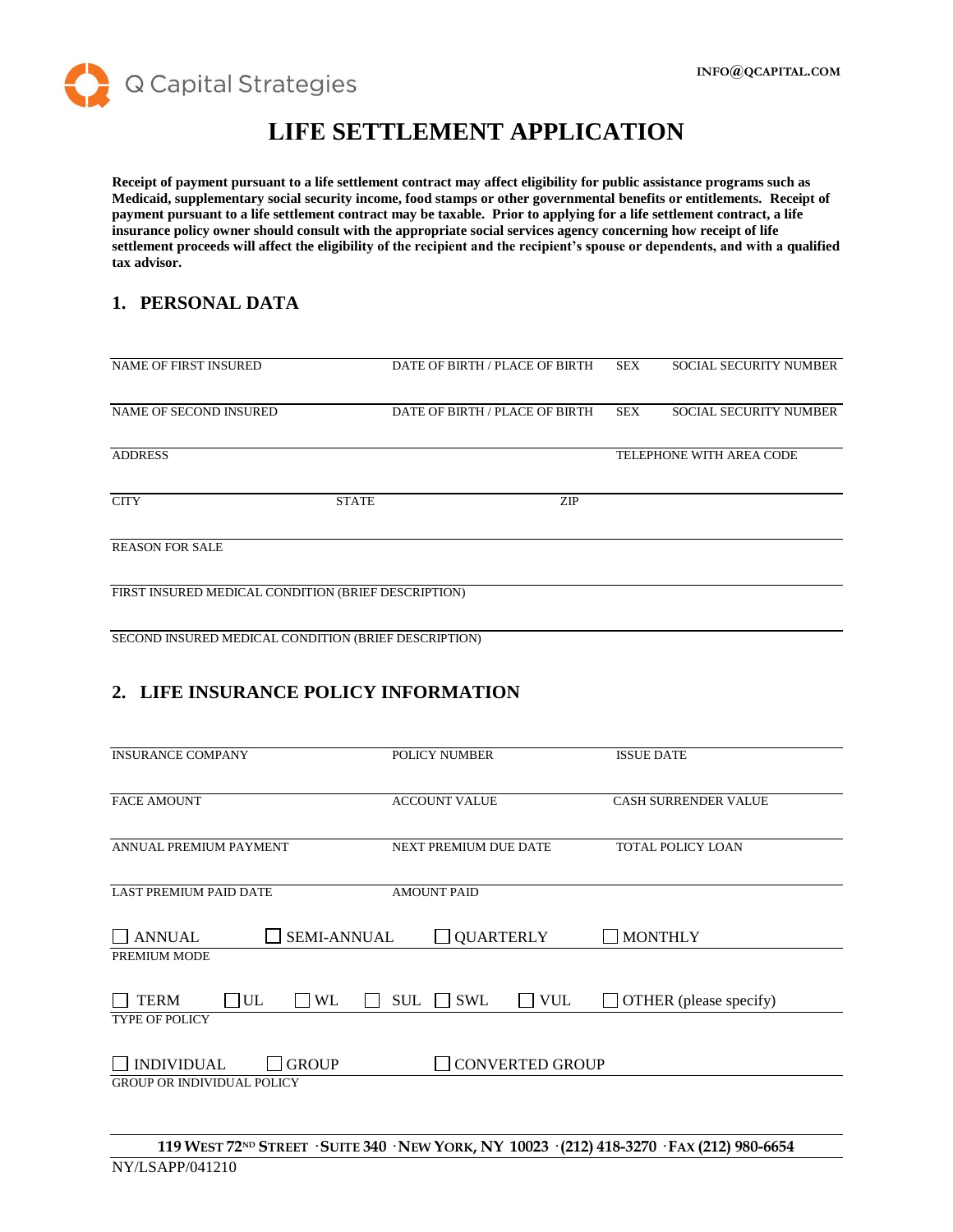NO YES (provide details):

HAS THE OWNERSHIP OF THE POLICY CHANGED SINCE ITS ORIGINAL ISSUE?

 $\Box$  NO  $\Box$  YES (provide details and documentation of the loan): IS OR HAS THE POLICY EVER BEEN SUBJECT TO A PREMIUM FINANCE LOAN?

#### **3. POLICY OWNER(S)**

I/We acknowledge the receipt of the consumer information booklet.

| NAME OF POLICY OWNER(S)        |                                                                           | SOCIAL SECURITY OR TAX ID NUMBER |              |                             |                          |
|--------------------------------|---------------------------------------------------------------------------|----------------------------------|--------------|-----------------------------|--------------------------|
|                                | NAME OF PRESIDENT (IF CORPORATE OWNED)                                    |                                  |              | NAME OF CORPORATE SECRETARY |                          |
| NAME OF MANAGER (IF LLC OWNED) |                                                                           |                                  |              |                             |                          |
|                                | NAME OF TRUSTEE (S) (IF TRUST OWNED)                                      |                                  |              | <b>DATE OF TRUST</b>        | <b>SITUS OF TRUST</b>    |
| <b>ADDRESS</b>                 |                                                                           |                                  |              |                             | TELEPHONE WITH AREA CODE |
| <b>CITY</b>                    |                                                                           |                                  | <b>STATE</b> |                             | <b>ZIP</b>               |
|                                | If individually owned, has Policy Owner ever been? (check all that apply) |                                  |              |                             |                          |
| Married                        | Divorced                                                                  | <b>Legally Separated</b>         |              | Widowed                     | Bankrupt                 |
|                                |                                                                           |                                  |              |                             |                          |

If more than one policy is being submitted, please attach an additional page including Policy Owner(s) and life insurance policy information as requested above.

#### **4. MEDICAL INFORMATION**

#### **FIRST INSURED**

OCCUPATION (if retired, previous occupation) SPOUSE'S MAIDEN NAME **FATHER'S NAME** MOTHER'S MAIDEN NAME NAME OF PRIMARY PHYSICIAN TELEPHONE WITH AREA CODE ADDRESS CITY STATE ZIP

119 WEST 72ND STREET · SUITE 340 · NEW YORK, NY 10023 · (212) 418-3270 · FAX (212) 980-6654 NY/LSAPP/041210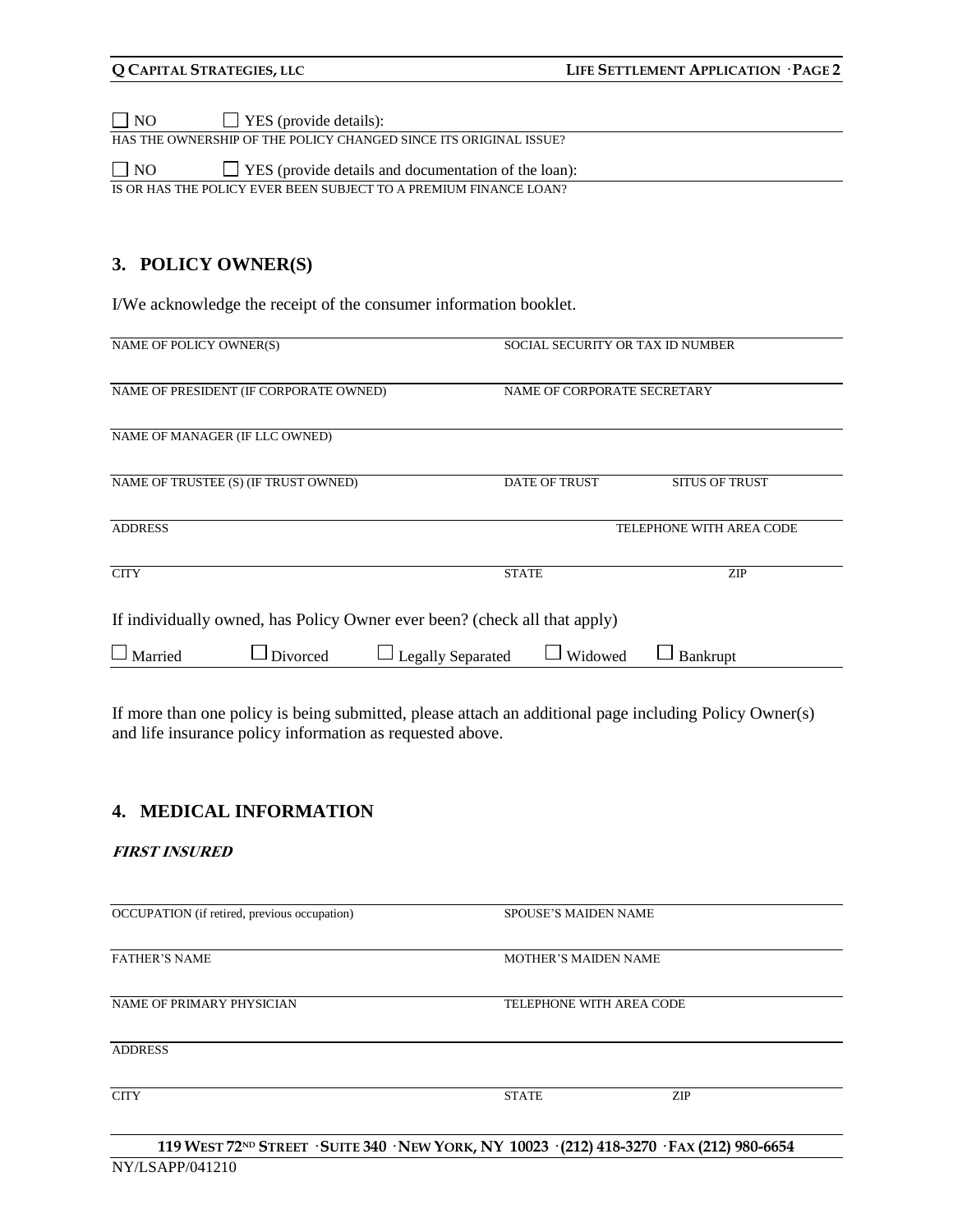| NAME OF SPECIALIST PHYSICIAN                 | <b>SPECIALTY</b>            | TELEPHONE WITH AREA CODE    |
|----------------------------------------------|-----------------------------|-----------------------------|
| <b>ADDRESS</b>                               |                             |                             |
| <b>CITY</b>                                  | <b>STATE</b>                | ZIP                         |
| <b>SECOND INSURED</b>                        |                             |                             |
| OCCUPATION (if retired, previous occupation) |                             | <b>SPOUSE'S MAIDEN NAME</b> |
| <b>FATHER'S NAME</b>                         | <b>MOTHER'S MAIDEN NAME</b> |                             |
| NAME OF PRIMARY PHYSICIAN                    | TELEPHONE WITH AREA CODE    |                             |
| <b>ADDRESS</b>                               |                             |                             |
| $\rm CITY$                                   | <b>STATE</b>                | ZIP                         |
| NAME OF SPECIALIST PHYSICIAN                 | <b>SPECIALTY</b>            | TELEPHONE WITH AREA CODE    |
| <b>ADDRESS</b>                               |                             |                             |
| <b>CITY</b>                                  | <b>STATE</b>                | ZIP                         |

If there are any other physicians who have treated the Insured(s) in the last five years, please attach an additional page including full name of physician(s), specialty, address and telephone number with area code.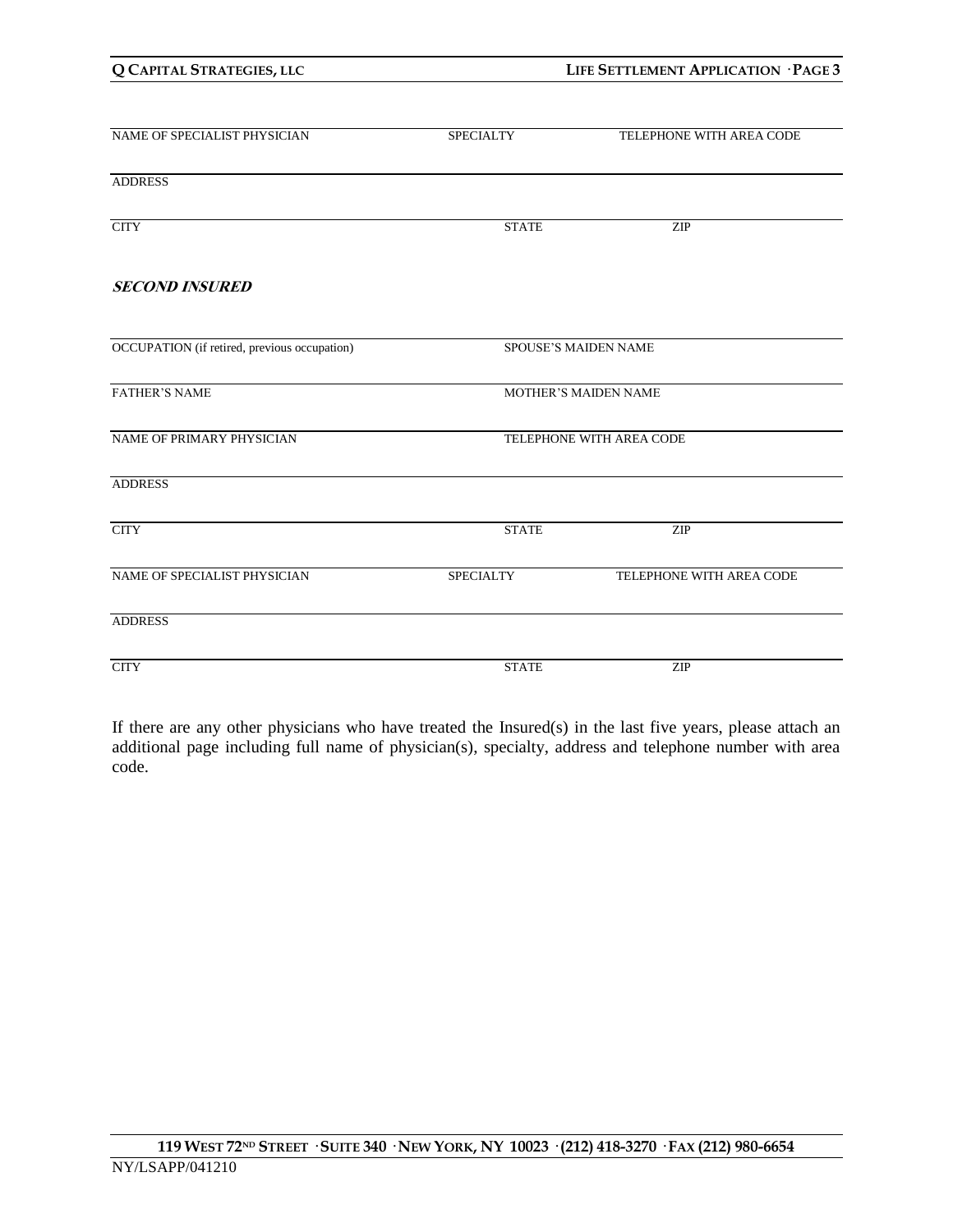I/We state that the information in this Life Settlement Application is to the best of my/our knowledge and belief to be truthful, correct and complete.

**Any person who knowingly and with intent to defraud any life settlement provider or other person files an application for a life settlement contract or statement of claim containing any materially false information, or conceals for the purpose of misleading, information concerning any fact material thereto, commits a fraudulent life settlement act, which is a crime, and shall also be subject to a civil penalty not to exceed five thousand dollars and the stated value of the claim for each such violation.**

SIGNATURE OF FIRST INSURED DATE I am signing as the First Insured above which is the signature of the First Insured in Section 1 and Section 4. I certify that the information in Section 1 and 4 is correct.

SIGNATURE OF SECOND INSURED (IF APPLICABLE) DATE I am signing as the Second Insured above which is the signature of the Second Insured in Section 1 and Section 5. I certify that the information in Section 1 and 5 is correct. (if applicable)

SIGNATURE OF POLICY OWNER(S) DATE I am signing as the policy owner which is the signature of the policy owner(s) in Section 3. I certify that the information in Section 3 as well as Section 2 is correct.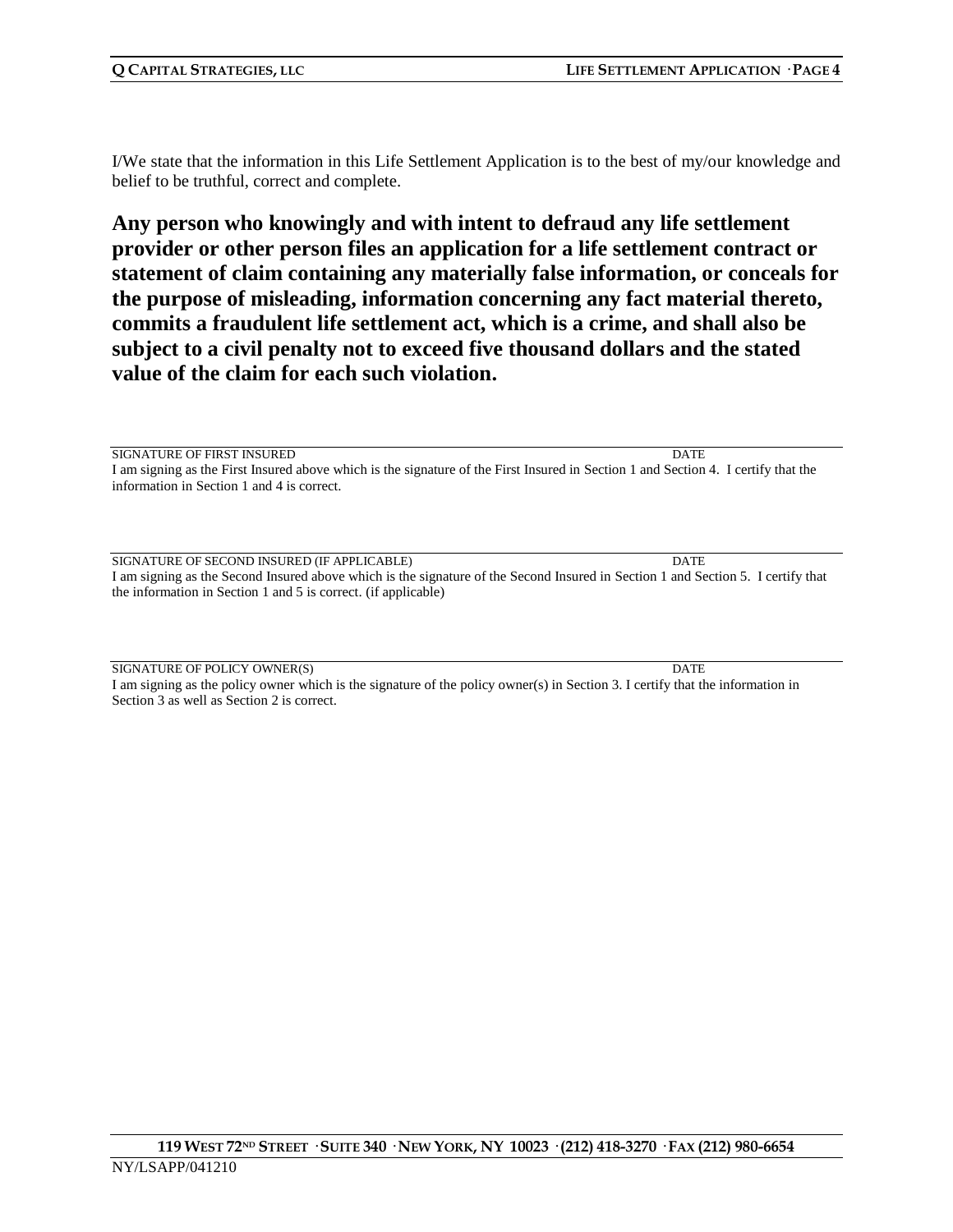### **AUTHORIZATION FOR RELEASE AND USE OF MEDICAL AND/OR INSURANCE INFORMATION (signed by the Insured(s) and Policy Owner(s))**

I/We hereby authorize any physician, medical practitioner, hospital, clinic or any other medical facility, insurance support organization, pharmacy, pharmacy benefit manager, government agency, insurance company, group policyholder, employer, benefits plan administrator, or any other institution or person to provide Q Capital Strategies, LLC and/or its authorized representatives or assignees, to any «contractterm» settlement broker utilized by the Policy Owner(s), and to the insurance company that issued the life insurance policy covering the life of the Insured(s) any and all information as to diagnosis, treatment and prognosis with respect to any physical or mental condition of the Insured(s) including psychiatric condition, or drug and alcohol abuse.

This Authorization allows for the disclosure, inspection and copying of any and all records, reports, and/or documents, including any underlying data, regarding the care and treatment of the Insured(s) and any other information in your possession concerning any treatment or hospitalization, including but not limited to, all testing materials completed by or administered to the Insured(s), along with any and all medical bills in your possession and control.

I/We understand that the information authorized for release may also include personal information and insurance policy information, including but not limited to, forms, riders and amendments concerning the life insurance policy(ies) on which I/We are the Policyowner(s) or Insured(s).

This Authorization allows Q Capital Strategies, LLC and its authorized representatives and assignees to use the medical or insurance information, and to disclose such information to their funding sources, their medical underwriters, insurers and contingency reinsurers. The Authorization set forth is granted to Q Capital Strategies, LLC, each subsequent owner of the Policy, and any party who is a potential purchaser of the Policy from any subsequent owner, and their respective funding sources and their authorized representatives, medical underwriters, insurers and contingency reinsurers. The receipt, use and disclosure of the information obtained pursuant to this Authorization is for the purpose of pursuing and completing the sale or resale of life insurance policy(ies) on which I/We are the Policy Owner(s) or Insured(s), and permitting Q Capital Strategies, LLC or any subsequent Policy Owner(s) to obtain any amounts payable to the owner or beneficiary of the Policy(ies). I/We hereby expressly authorize such receipt, use and disclosure.

I/We agree that a photographic copy or facsimile of this Authorization shall be valid as the original. I/We agree that this Authorization shall remain valid for the lifetime of the undersigned Insured (or the last to survive if more than one undersigned Insured), absent any provision of any applicable state statute or regulation to the contrary, in which event it shall remain valid for the maximum period permitted thereunder. I/We understand that all medical information will be kept strictly confidential and will not be released to the Medical Information Bureau.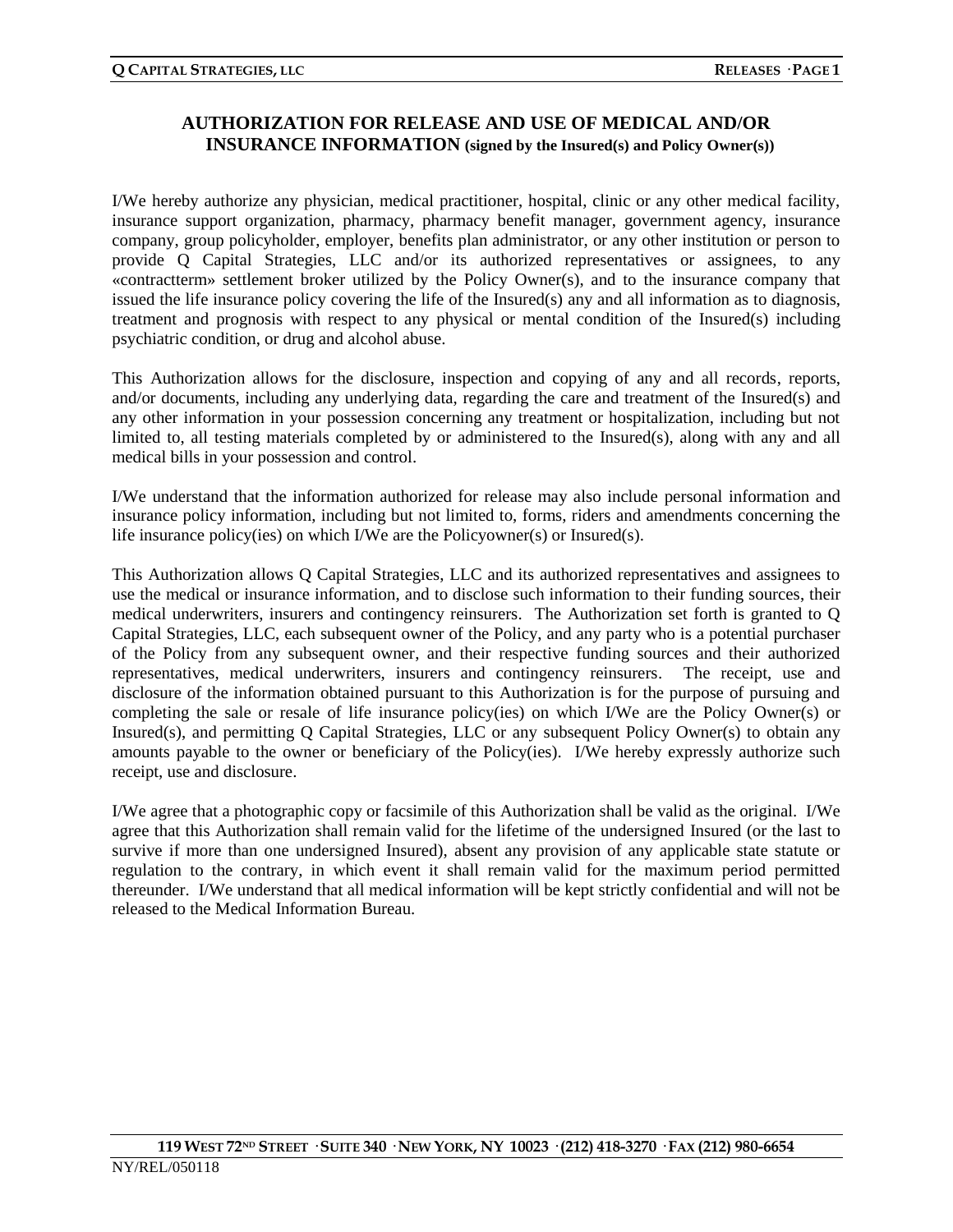This Authorization shall be witnessed by a person who does not have a financial or beneficial interest, directly, or indirectly, in the life settlement transaction.

**Any person who knowingly and with intent to defraud any life settlement provider or other person files an application for a life settlement contract or statement of claim containing any materially false information, or conceals for the purpose of misleading, information concerning any fact material thereto, commits a fraudulent life settlement act, which is a crime, and shall also be subject to a civil penalty not to exceed five thousand dollars and the stated value of the claim for each such violation.**

| NAME OF FIRST INSURED   | <b>SIGNATURE</b> | DATE        |
|-------------------------|------------------|-------------|
|                         |                  |             |
| NAME OF SECOND INSURED  | <b>SIGNATURE</b> | <b>DATE</b> |
|                         |                  |             |
| NAME OF POLICY OWNER(S) | <b>SIGNATURE</b> | <b>DATE</b> |
|                         |                  |             |
| <b>NAME OF WITNESS</b>  | <b>SIGNATURE</b> | <b>DATE</b> |
|                         |                  |             |

**PHOTOCOPIES AND/OR FACSIMILES OF THIS DOCUMENT SHALL BE AS VALID AS THE ORIGINAL**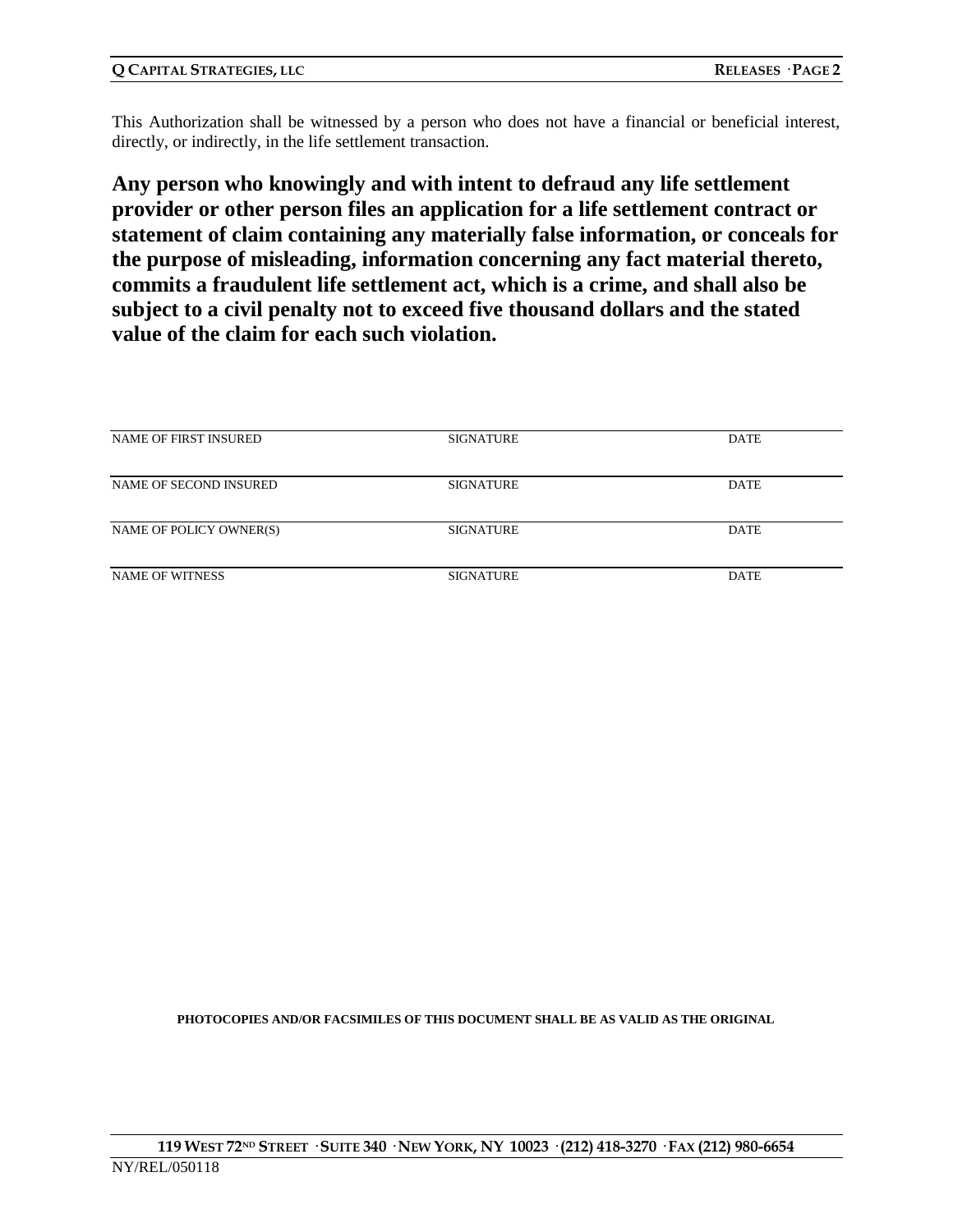#### **AUTHORIZATION FOR RELEASE OF INSURANCE POLICY INFORMATION**

(signed by the Policy Owner(s))

I/We hereby authorize the insurance company to release directly to Q Capital Strategies, LLC and/or its authorized representatives or assignees any and all information and forms in connection with the policy(ies) listed below (including, but not limited to, verification of coverage, any illustrations or any conversions, thereat). As per my/our specific instructions as the Policy Owner(s), please provide the requested information to Q Capital Strategies, LLC directly and forward a copy to the undersigned Policy Owner(s).

I/We agree that a photographic copy or facsimile of this Authorization shall be valid as the original.

I/We agree that this Authorization shall remain valid for three years, absent any provision of any applicable state statute or regulation to the contrary, in which event it shall remain valid for the maximum period permitted thereunder.

This Authorization shall be witnessed by a person who does not have a financial or beneficial interest, directly or indirectly, in the life settlement transaction.

**Any person who knowingly and with intent to defraud any life settlement provider or other person files an application for a life settlement contract or statement of claim containing any materially false information, or conceals for the purpose of misleading, information concerning any fact material thereto, commits a fraudulent life settlement act, which is a crime, and shall also be subject to a civil penalty not to exceed five thousand dollars and the stated value of the claim for each such violation.**

| NAME OF POLICY OWNER(S) | <b>SIGNATURE</b>                                                                 | <b>DATE</b>                      |
|-------------------------|----------------------------------------------------------------------------------|----------------------------------|
| <b>ADDRESS</b>          |                                                                                  | SOCIAL SECURITY OR TAX ID NUMBER |
| <b>CITY</b>             | <b>STATE</b>                                                                     | ZIP                              |
| POLICY NUMBER 1         | <b>INSURANCE COMPANY</b>                                                         |                                  |
| POLICY NUMBER 2         | <b>INSURANCE COMPANY</b>                                                         |                                  |
| <b>POLICY NUMBER 3</b>  | <b>INSURANCE COMPANY</b>                                                         |                                  |
| <b>NAME OF WITNESS</b>  | <b>SIGNATURE</b>                                                                 | <b>DATE</b>                      |
|                         | PHOTOCOPIES AND/OR FACSIMILES OF THIS DOCUMENT SHALL BE AS VALID AS THE ORIGINAL |                                  |
|                         |                                                                                  |                                  |
|                         |                                                                                  |                                  |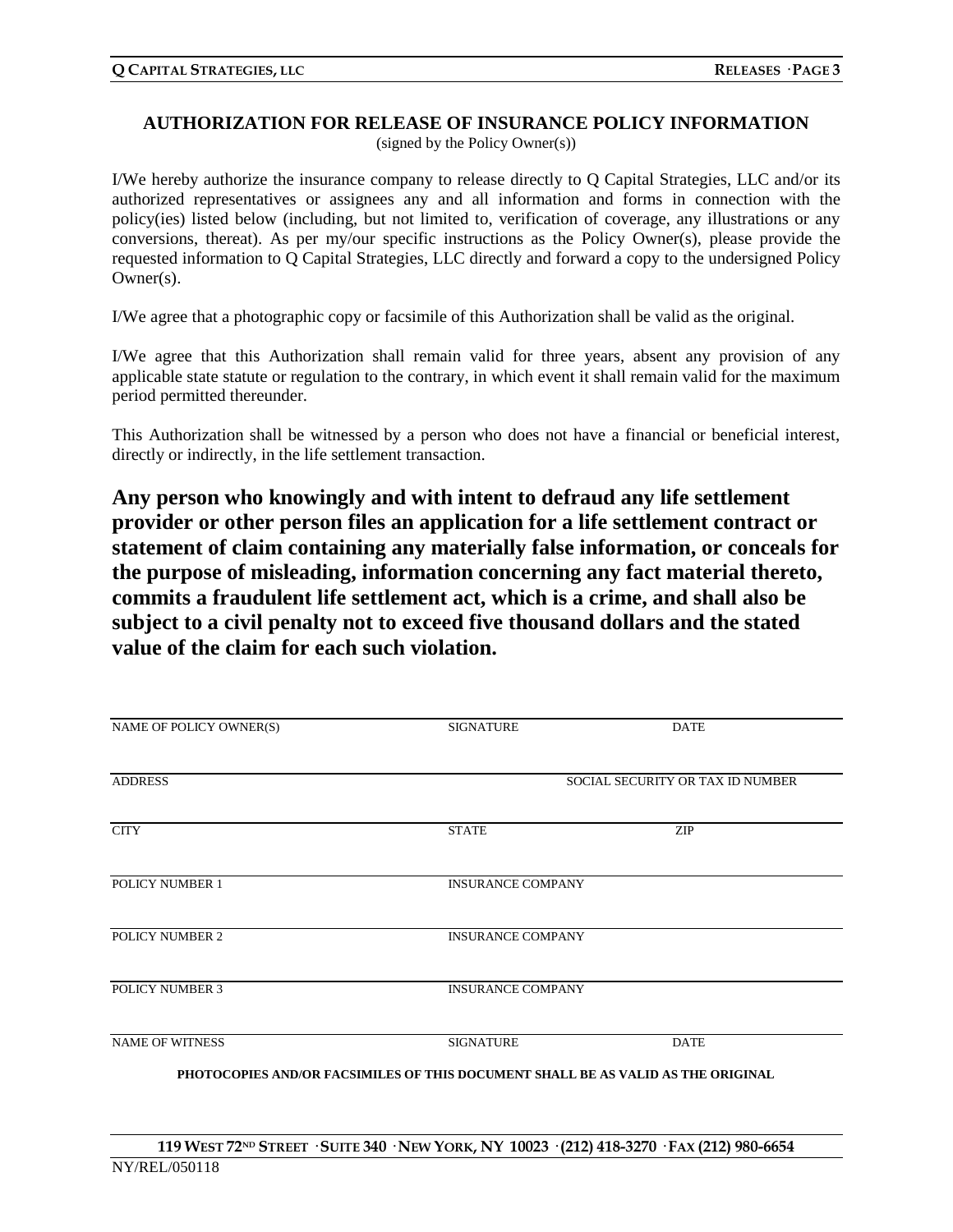#### **PERSONAL ACKNOWLEDGEMENT**

(signed by the Policy Owner(s))

I/We represent and warrant that (a) the information contained in this Application is correct and accurate, (b) that Q Capital Strategies, LLC, and its authorized representatives and assignees, and their funding sources and their medical underwriters, contingency insurers and reinsurers and purchasers of life insurance policies may rely thereon and (c) I/We will immediately notify Q Capital Strategies, LLC of any changes in the information. I/We further give consent to Q Capital Strategies, LLC, and its authorized representatives or assignees, to disclose this Application and any information gathered while processing it as necessary for the purpose of completing the sale and resale of the life insurance policy(ies) listed herein and permitting Q Capital Strategies, LLC or any subsequent Policy Owner(s) of the policy(ies) listed in this Application to obtain any amounts payable to them as owner or beneficiary of the policy(ies). I/We acknowledge that I/We are submitting this Application to Q Capital Strategies, LLC to evaluate the sale of the life insurance policy(ies) listed herein and that Q Capital Strategies, LLC is under no obligation to purchase the policy(ies). I/We acknowledge that Q Capital Strategies, LLC may contact me/us regarding information contained in this Application.

The Acknowledgement set forth above is made to Q Capital Strategies, LLC, and deemed to be made to each subsequent owner of the Policy and any party who is a potential purchaser of the Policy from any subsequent owner.

I/We understand that some or all of the proceeds from a «ContractTerm» Insurance Settlement may be taxable and that I/We are encouraged to consult with an attorney or tax advisor concerning this transaction. I/We also acknowledge that neither Q Capital Strategies, LLC nor any of its affiliates or representatives has made any representations or provided any advice concerning the possible tax consequences or treatment of the proceeds of this transaction.

I/We understand that the receipt of payment pursuant to a life settlement contract may affect eligibility for public assistance programs such as Medicaid, supplementary social security income, food stamps or other governmental benefits or entitlements. Receipt of payment pursuant to a life settlement contract may be taxable. Prior to applying for a life settlement contract, a life insurance policy owner should consult with the appropriate social services agency concerning how receipt of life settlement proceeds will affect the eligibility of the recipient and the recipient's spouse or dependents, and with a qualified tax advisor.

I/We acknowledge the receipt of the consumer information booklet.